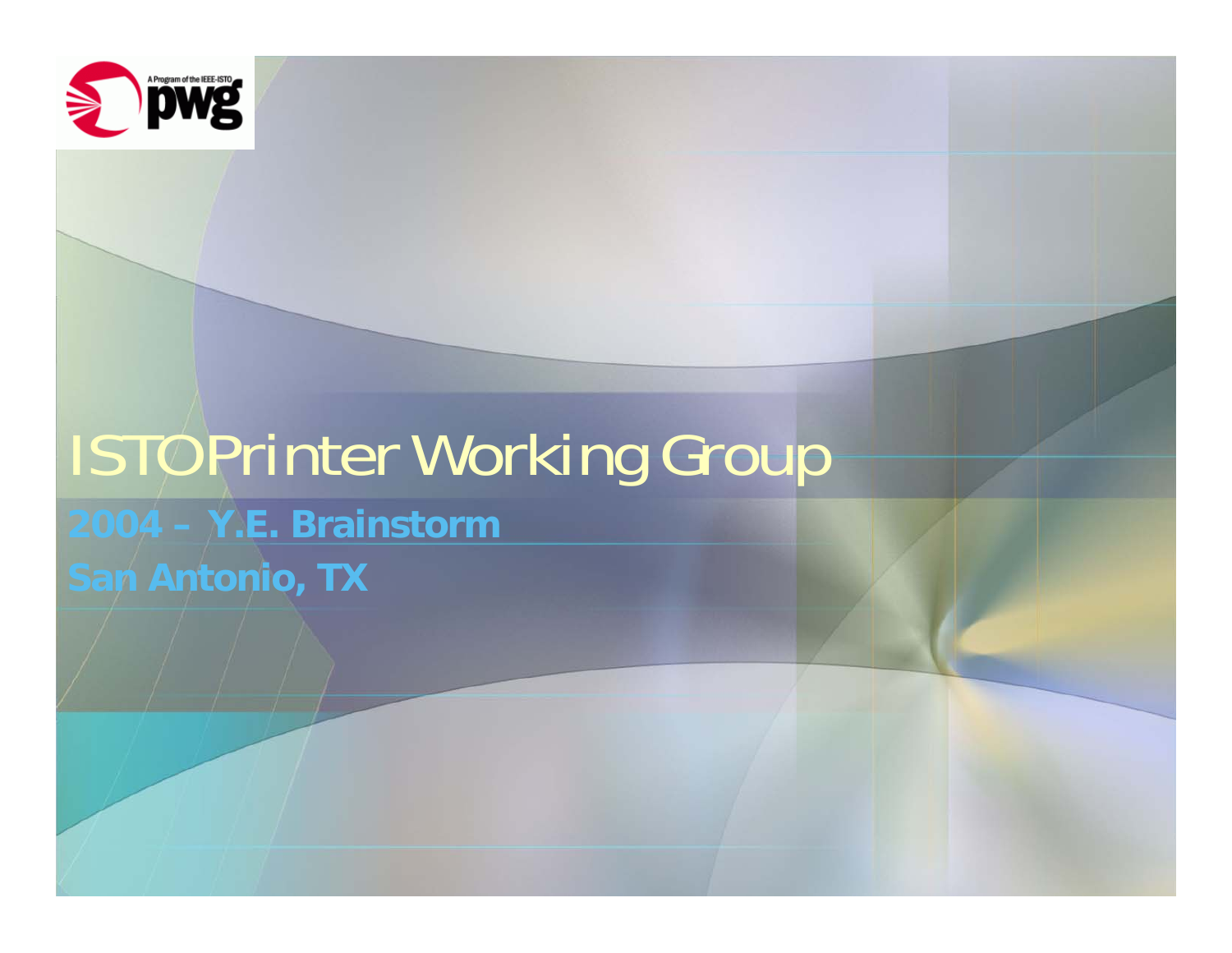## PWG and Related Projects

- •**Common Semantic Model**
- •**Web-based Imaging Management Services**
- •**Transform Services Interface**
- •**Print Services Interface**
- •**Micro Job Ticket**
- •**IPP Fax**
- •**Universal Printer Description Format**
- •**MIBs (Printer, Finisher, Job, Counter)**
- •**LDAP Schema, SSL Template**
- •**Character Repertoire**
- •**XHTML-Print / CSS Profile**
- •**FSG JTAPI / PAPI / PDAPI / PCMAPI / SMAPI**
- •**CIP-4 JDF**
- •**UP3i (Finisher MIB requests)**
- •**UPnP**
- •**Bluetooth Print SIG**
- •**WS-Device, WS-Management, WSDM, WS-Notification etc.**
- •**DMTF (CIM)**
- •**P2600 Hardcopy Device and System Security**
- •**Trusted Computing Group Hardcopy Security**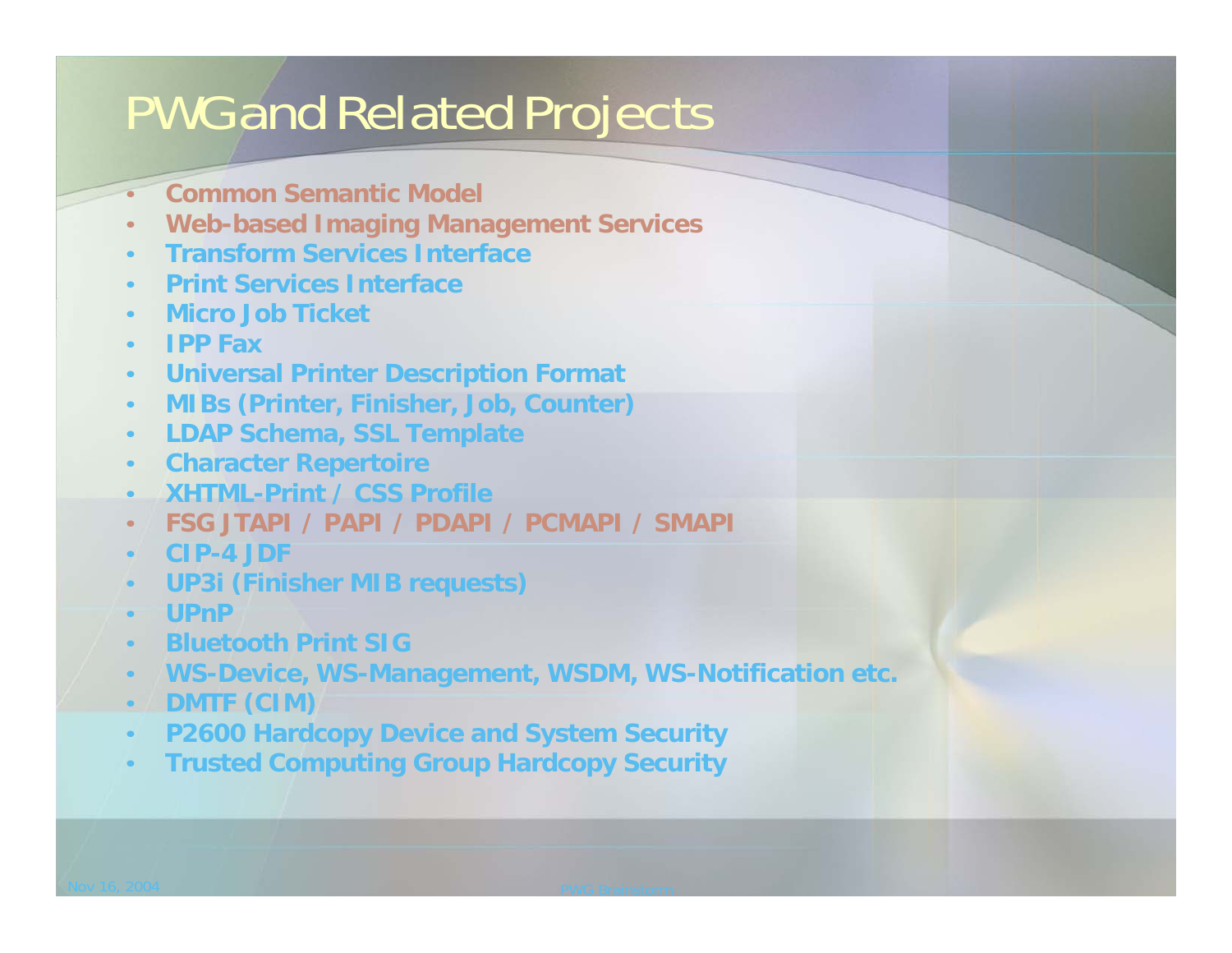#### Standards Issues

- $\bigcirc$ **Industry shift to CE and VDP**
- • **Competing Standards** – **IFX / IFAX**– **MJT / DPOF**
- $\bigcirc$  **Proprietary Stances**
	- **vs. WIMS**
	- **vs. MFD Model**
- $\bigcirc$  **Intellectual Property**
	- **"Secret Handshake" organizations**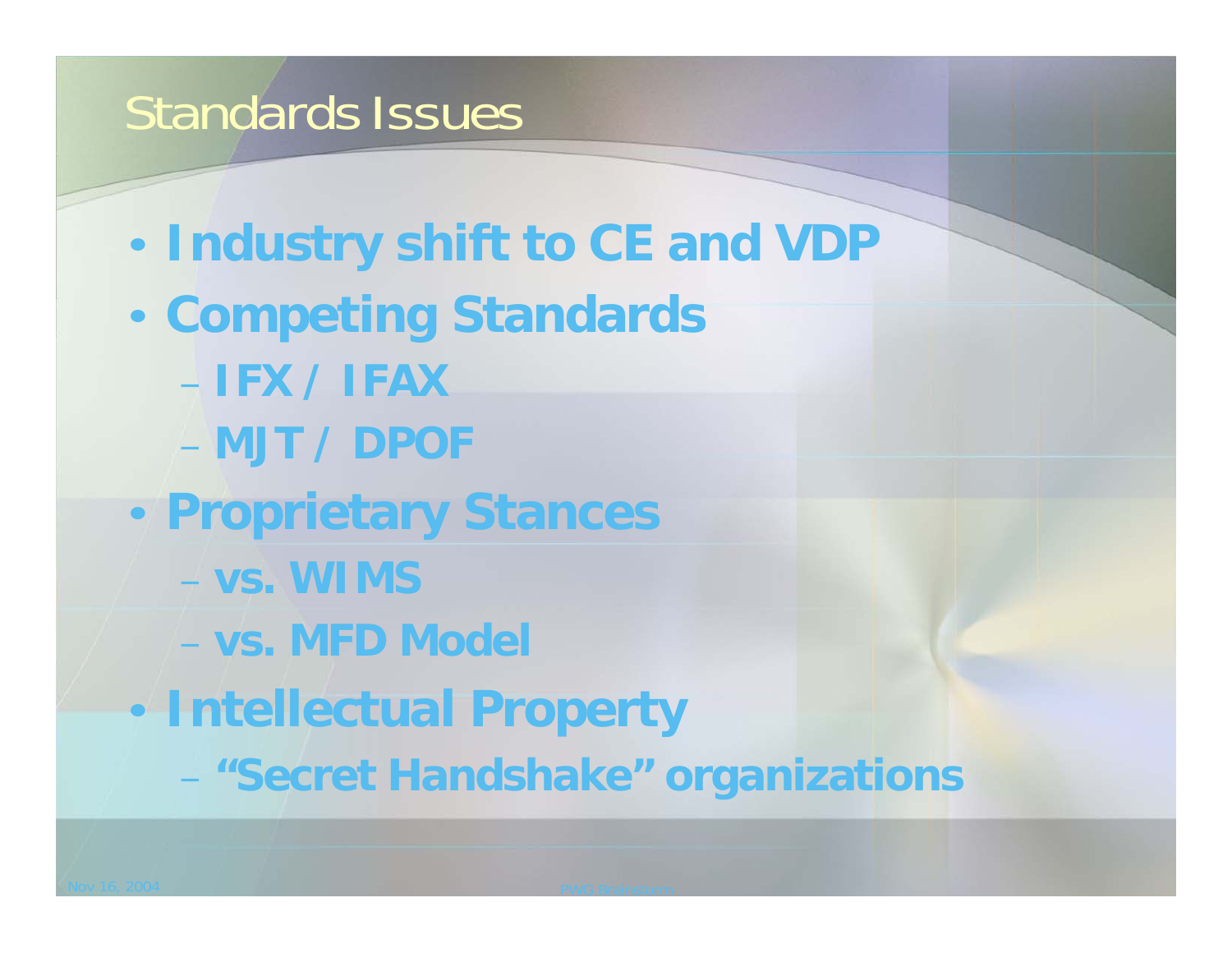## Brainstorm Topics

- **PWG Core Value**
	- **Common Semantics**
	- **MIB and IPP keyword registry and extensions**
	- **Device description**
	- **Imaging Systems modeling**
- **Potential projects**
	- **Common MFD end-user terminology**
		- **Ease of use, end-user experience**
	- **On-ramp related semantics / metadata**
		- **Despeckle, deskew, OCR etc.**
		- **Capture date, time, machineID, indexing, descr…**
		- **SSI (Scan Services Interface)**
	- **Interop focus**
	- **Evangalism (CIM, WS-xx)**